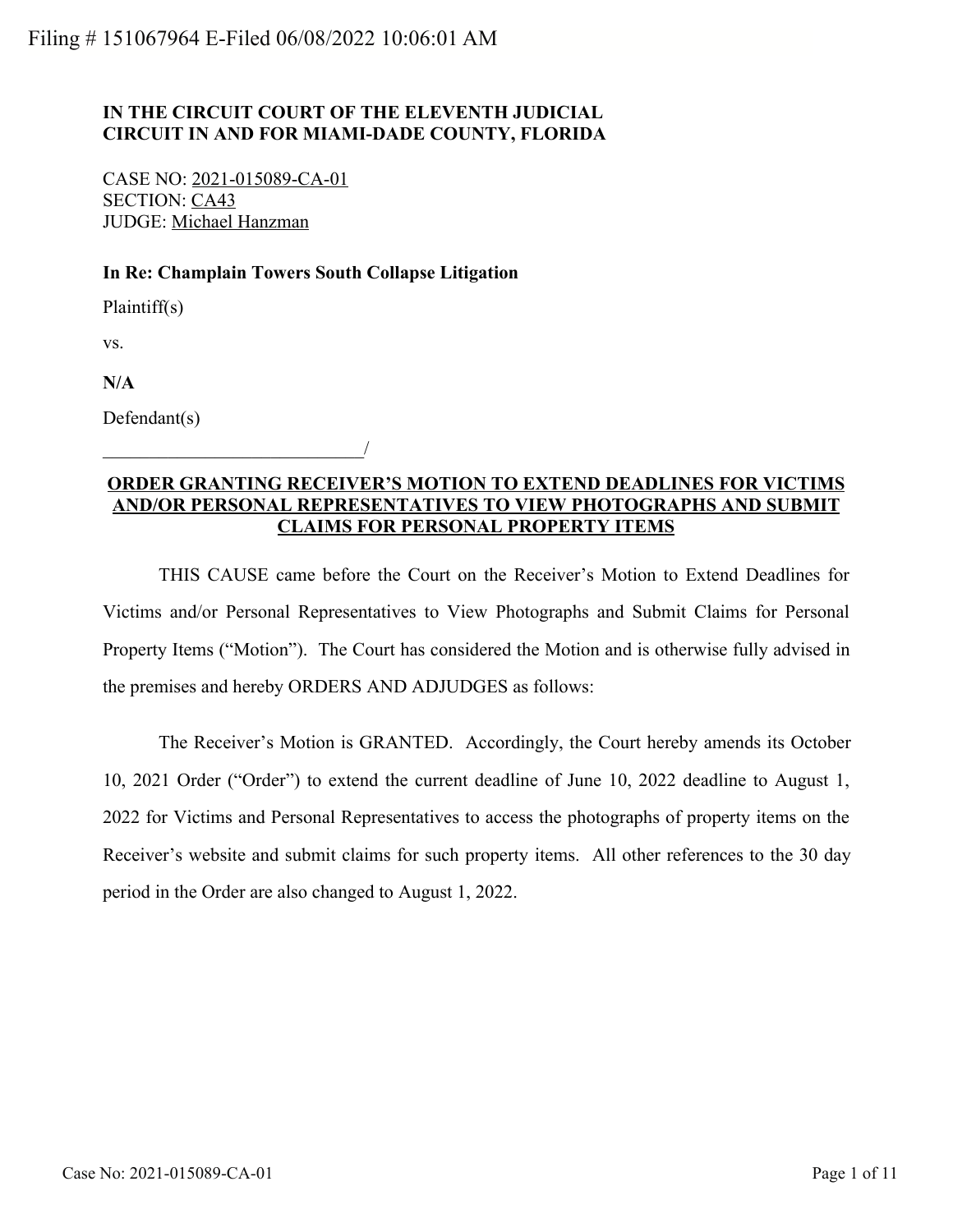**DONE** and **ORDERED** in Chambers at Miami-Dade County, Florida on this 8th day of June, 2022.

SUMMA

2021-015089-CA-01 06-08-2022 9:50 AM Hon. Michael Hanzman

**CIRCUIT COURT JUDGE** Electronically Signed

No Further Judicial Action Required on **THIS MOTION**

CLERK TO **RECLOSE** CASE IF POST JUDGMENT

## **Electronically Served:**

Aaron Jacobs, ajacobs@butler.legal Aaron Jacobs, dmarquith@butler.legal Aaron M. Jacobs, ajacobs@butler.legal Aaron M. Jacobs, dmarquith@butler.legal Aaron M. Jacobs, aalbelo@butler.legal Aaron Podhurst, apodhurst@podhurst.com Aaron Podhurst, dricker@podhurst.com Adam A Schwartzbaum, adams@moskowitz-law.com Adam A Schwartzbaum, service@moskowitz-law.com Adam A Schwartzbaum, dione@moskowitz-law.com Adam Moskowitz, adam@moskowitz-law.com Adam Moskowitz, dione@moskowitz-law.com Adam Moskowitz, service@moskowitz-law.com Alfred Armas, alfred@armaslaw.com Alison E Patino, apatino@patinolaw.com Amanda Anderson, AAnderson@insurance-counsel.com Amanda K Anderson, eservice@insurance-counsel.com Amanda K Anderson, aanderson@insurance-counsel.com Amanda K Anderson, InsuranceCounsel2050@gmail.com Ana Angelica Viciana, anita@miamidade.gov Ana Angelica Viciana, mbarber@miamidade.gov Andrew B. Yaffa, aby@grossmanroth.com Andrew B. Yaffa, omb@grossmanroth.com Andrew M Feldman, feldmana@kleinpark.com Andrew M Feldman, montanem@kleinpark.com Andrew M Feldman, piersonj@kleinpark.com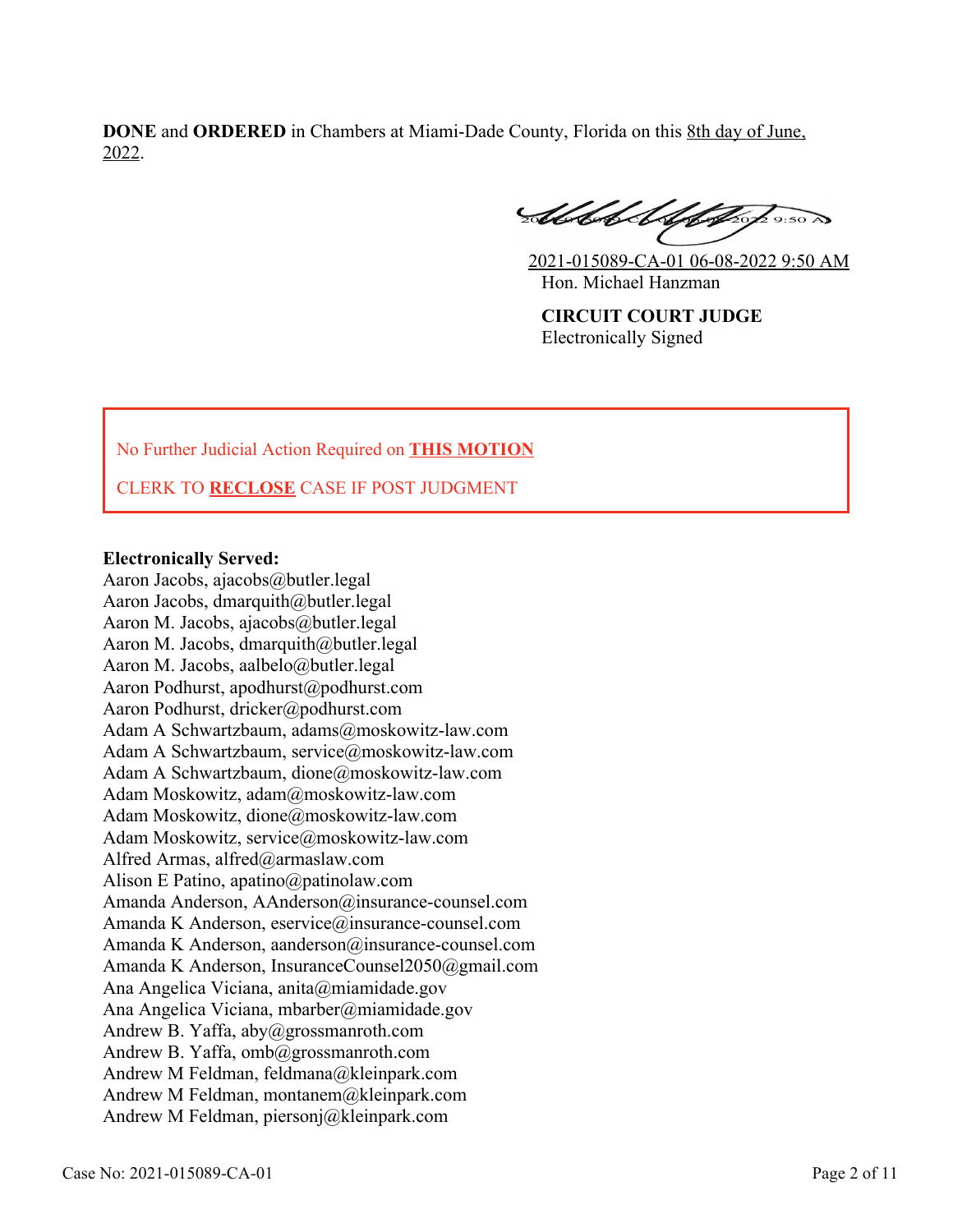Andrew P. Gold, Esq., andrew.gold@akerman.com Andrew P. Gold, Esq., jill.parnes@akerman.com Andrew Paul Gold, andrew.gold@akerman.com Andrew Paul Gold, jill.parnes@akerman.com Andrew Paul Gold, bobbi.engelke@akerman.com Andrew Russell Kruppa, andrew.kruppa@squirepb.com Andrew Russell Kruppa, patricia.sullivan@squirepb.com Andrew Russell Kruppa, FLA\_Dckt@squirepb.com Anthony Chiarello, anthony@chiarellolegal.com Anthony Chiarello, ACL.001@chiarellolegal.com Anthony J Carriuolo, acarriuolo@bergersingerman.com Anthony J Carriuolo, mnewland@bergersingerman.com Anthony J Carriuolo, drt@bergersingerman.com Anthony Perez, aperez@hsmpa.com Ariella J Ederi, ariella.ederi@pillsburylaw.com Aron Raskas, araskas@gunster.com Aron Raskas, avalido@gunster.com Aron Raskas, eservice@gunster.com Aryeh Kaplan, aryeh.kaplan@pillsburylaw.com Aryeh Kaplan, nydocket@pillsburylaw.com Aryeh Kaplan, miadocket@pillsburylaw.com Benjamin Fernandez IV, bfernandez@silvasilva.com Benjamin Fernandez IV, mromera@silvasilva.com Benjamin Fernandez IV, sangelbello@silvasilva.com Benjamin Fernandez, IV, bfernandez@silvasilva.com Benjamin Fernandez, IV, tgomez@silvasilva.com Bernadette Vazquez, bvazquez@klugerkaplan.com Bernadette Vazquez, clong@klugerkaplan.com Beth Moon, beth.moon@hoganlovells.com Beth Moon, miamidocketing@hoganlovells.com Bradford R. Sohn, brad@bradsohnlaw.com Bradford R. Sohn, paralegal@bradsohnlaw.com Bradford R. Sohn, service.bradsohnlaw@gmail.com Bradley J Edwards, staff.efile@epllc.com Bradley J Edwards, brad@epllc.com Bradley J Edwards, maria@epllc.com Brenda Radmacher, brenda.radmacher@akerman.com Bret M Feldman, feldmanb@phelps.com Bret M Feldman, yolanda.vazquez@phelps.com Brian S Dervishi, bdervishi@wdpalaw.com Brian S Dervishi, service@wdpalaw.com Bruce Alan Katzen, bkatzen@klugerkaplan.com Bruce Alan Katzen, cfalla@klugerkaplan.com Bruce Alan Katzen, probate@klugerkaplan.com Carlos A. Velasquez, CVelasquez@VDLawyers.com Carlos A. Velasquez, Andrea@VDLawyers.com Carlos E Silva, csilva@silvasilva.com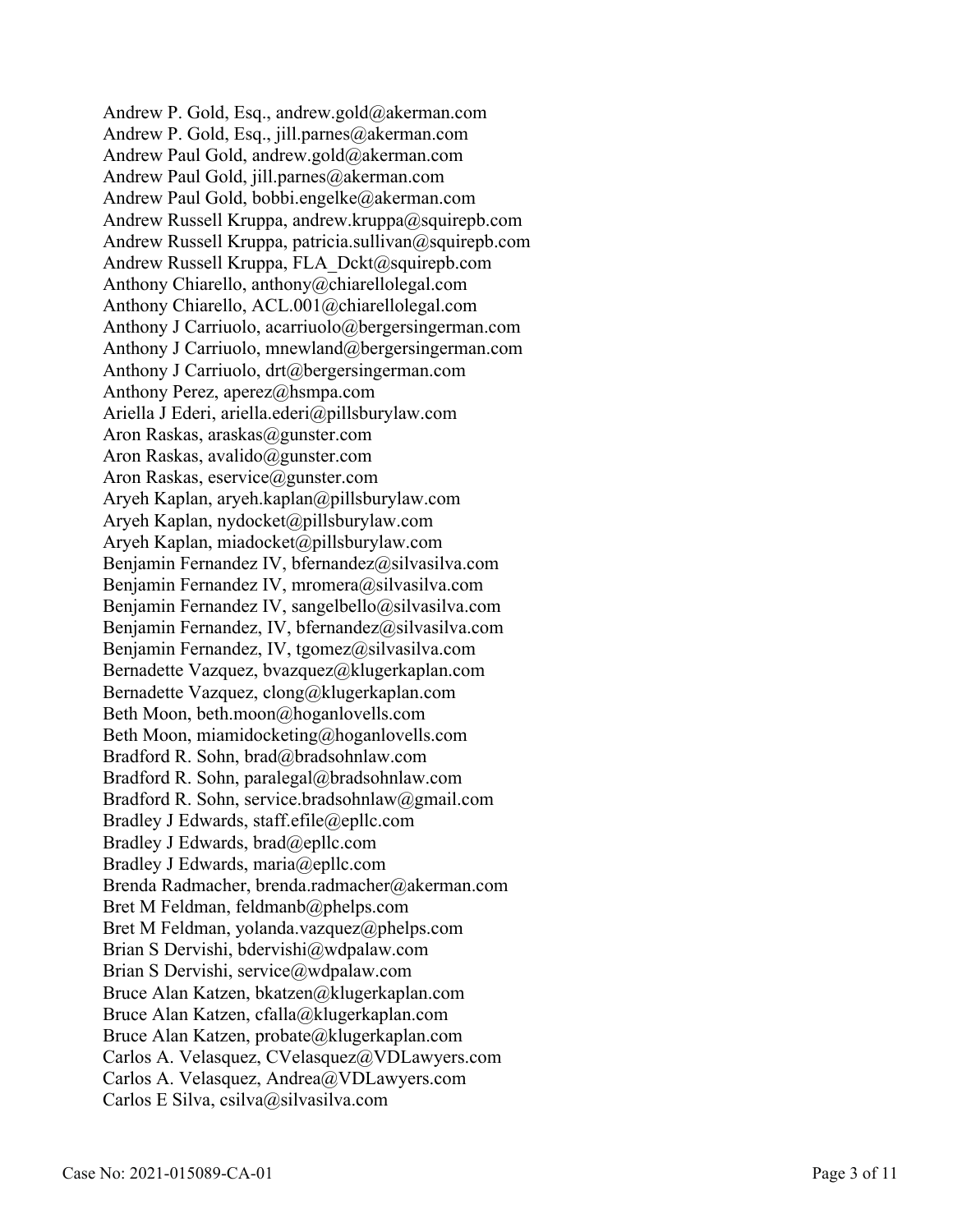Carlos E Silva, mromera@silvasilva.com Carlos M. Macias, macias@leesfield.com Carlos M. Macias, becerra@leesfield.com Carlos M. Macias, abreu@leesfield.com Caroline Catchpole Spradlin, caroline.spradlin@phelps.com Caroline Catchpole Spradlin, samantha.powell@phelps.com Carolyn M. Luna, cluna@patinolaw.com Charles M-P George, e-service@cmpg-law.com Charles M-P George, cgeorge@cmpg-law.com Charles M-P George, bphillips@cmpg-law.com Christine L. Welstead, christine.welstead@bowmanandbrooke.com Christine L. Welstead, ashleigh.carroll@bowmanandbrooke.com Christine L. Welstead, lisa.morales@bowmanandbrooke.com Christopher L Barnett, barnettch@gtlaw.com Christopher L Barnett, nicauda@gtlaw.com Christopher S Carver, christopher.carver@akerman.com Christopher S Carver, cary.gonzalez@akerman.com Christopher T. Beck, cbeck@grsm.com Christopher T. Beck, jsoto@grsm.com Clinton C. Lyons Jr., kkirkland@morankidd.com Cole Scott & Kissane PA, Ryan.Charlson@csklegal.com Cole Scott & Kissane PA, Ryan.Soohoo@csklegal.com Cole Scott & Kissane PA, Construction.FTLW@csklegal.com Cosme Caballero, ccaballero@deutschblumberg.com Cosme Caballero, kdominguez@deutschblumberg.com Cosme Caballero, Esq., ccaballero@deutschblumberg.com Cosme Caballero, Esq., bblumberg@deutschblumberg.com Curtis Miner, curt@colson.com Curtis Miner, claudiav@colson.com Curtis Miner, eservice@colson.com Daniel Y Gielchinsky, dan@dgimlaw.com Daniel Y Gielchinsky, eservice@dgimlaw.com Daniel Y Gielchinsky, colleen@dgimlaw.com David B. Weinstein, weinsteind@gtlaw.com David B. Weinstein, thomasm@gtlaw.com David L Rosinsky Esq., LUKSFLL-Pleadings@LS-LAW.COM David L Rosinsky Esq., Drosinsky@insurancedefense.net David L Rosinsky Esq., spare@insurancedefense.net David M Wells, dwells@gunster.com David M Wells, dculmer@gunster.com David M. Murray, dmmurray@miami-airport.com David M. Murray, dmmurray@miami-airport.com David M. Murray, rmartin@miami-airport.com David M. Wells, dwells@gunster.com David M. Wells, dculmer@gunster.com David M. Wells, eservice@gunster.com David Stanoch, david@honiklaw.com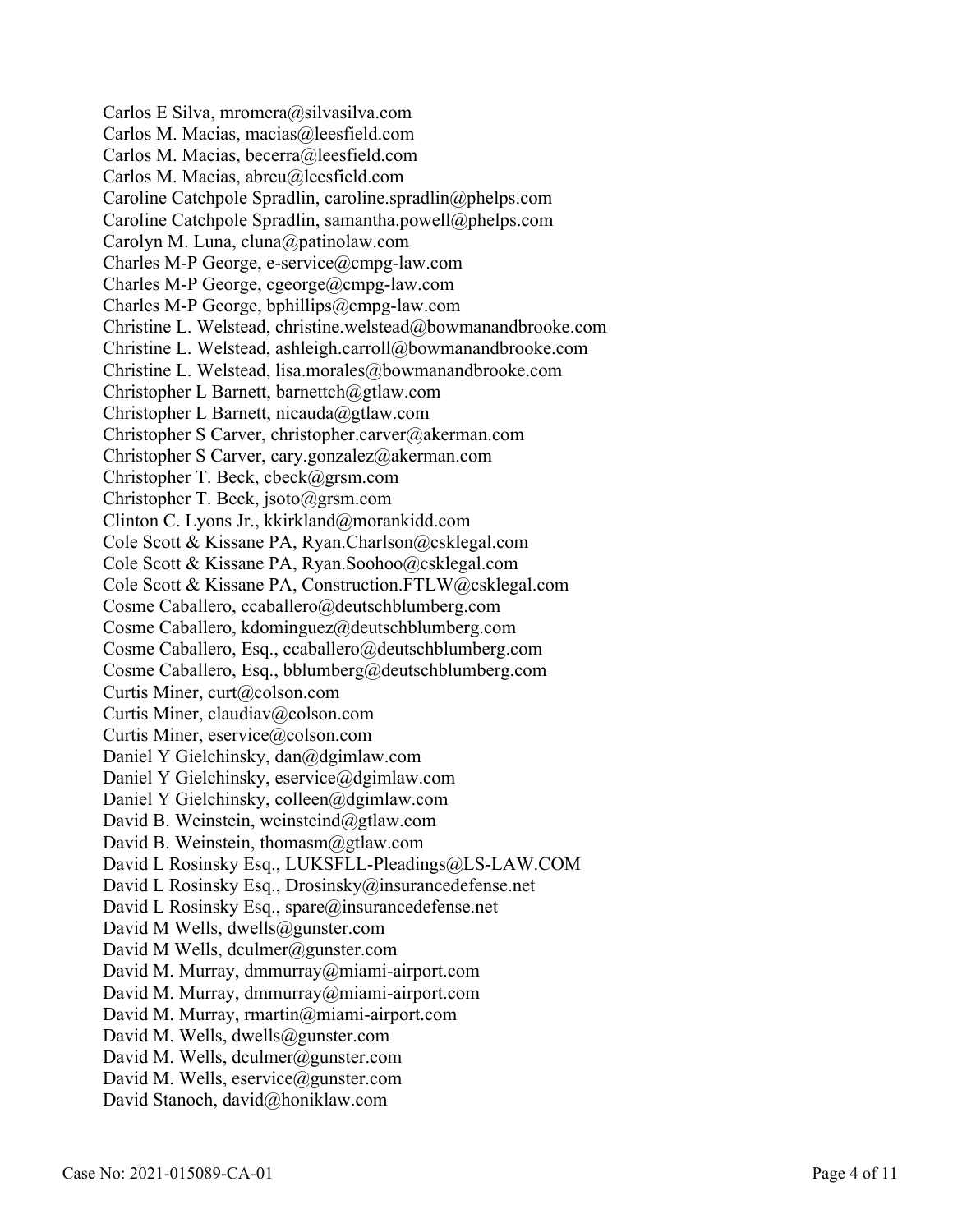Dorian N. Daggs, ddaggs@hsmpa.com Douglas J. Kress, dkress@schwedpa.com Douglas J. Kress, lrandell@schwedpa.com Douglas J. Kress, amarcus@schwedpa.com Dustin Blumenthal, dblumenthal@goldbergsegalla.com Dustin Blumenthal, ppowers@goldbergsegalla.com Dustin C. Blumenthal, dblumenthal@goldbergsegalla.com Dustin C. Blumenthal, ppowers@goldbergsegalla.com E. Bruce Johnson, johnson@jambg.com E. Bruce Johnson, young@jambg.com Edward Hernandez, serviceehernandez@falkwaas.com Edward Hernandez, MSalvarrey@falkwaas.com Edward Marod, emarod@gunster.com Edward Marod, dpeterson@gunster.com Edward R. Blumberg, erb@deutschblumberg.com Edward R. Blumberg, rmitchell@deutschblumberg.com Edward R. Blumberg, kdominguez@deutschblumberg.com Elliot H. Scherker, scherkere@gtlaw.com Elliot H. Scherker, miamiappellateservice@gtlaw.com Eric P. Hockman, ehockman@wsh-law.com Eric P. Hockman, lmartinez@wsh-law.com Eric Page Hockman, ehockman@wsh-law.com Eric Page Hockman, mgaines@wsh-law.com Eric Page Hockman, faubi@wsh-law.com Eric S Kay, ekay@kttlaw.com Eric S Kay, ga@kttlaw.com Eric S Kay, agarcia@kttlaw.com Esther Ruderman, eruderman@conroysimberg.com Esther Ruderman, eservicewpb@conroysimberg.com Esther Ruderman, aroberts@conroysimberg.com Felipe Gonzalez, fggonzalez@kelleykronenberg.com Felipe Gonzalez, afilippi@kelleykronenberg.com Felipe Gonzalez, mburkett@kelleykronenberg.com Frank Florio, FFlorio@gunster.com George R Truitt Jr., george.truitt@csklegal.com George R Truitt Jr., construction.miami@csklegal.com Gonzalo Barr, gbarr@dldlawyers.com Gonzalo Barr, viviane@dldlawyers.com Gonzalo Dorta, grd@dortalaw.com Gonzalo R Dorta, grd@dortalaw.com Gonzalo R Dorta, jpedraza@dortalaw.com Gonzalo R Dorta, jgonzalez@dortalaw.com Graham LippSmith, g@lippsmith.com Graham LippSmith, mb@lippsmith.com Graham LippSmith, cca@lippsmith.com Gregory J Kahn, gkahn@boydjen.com Gregory J Kahn, jsaiz@boydjen.com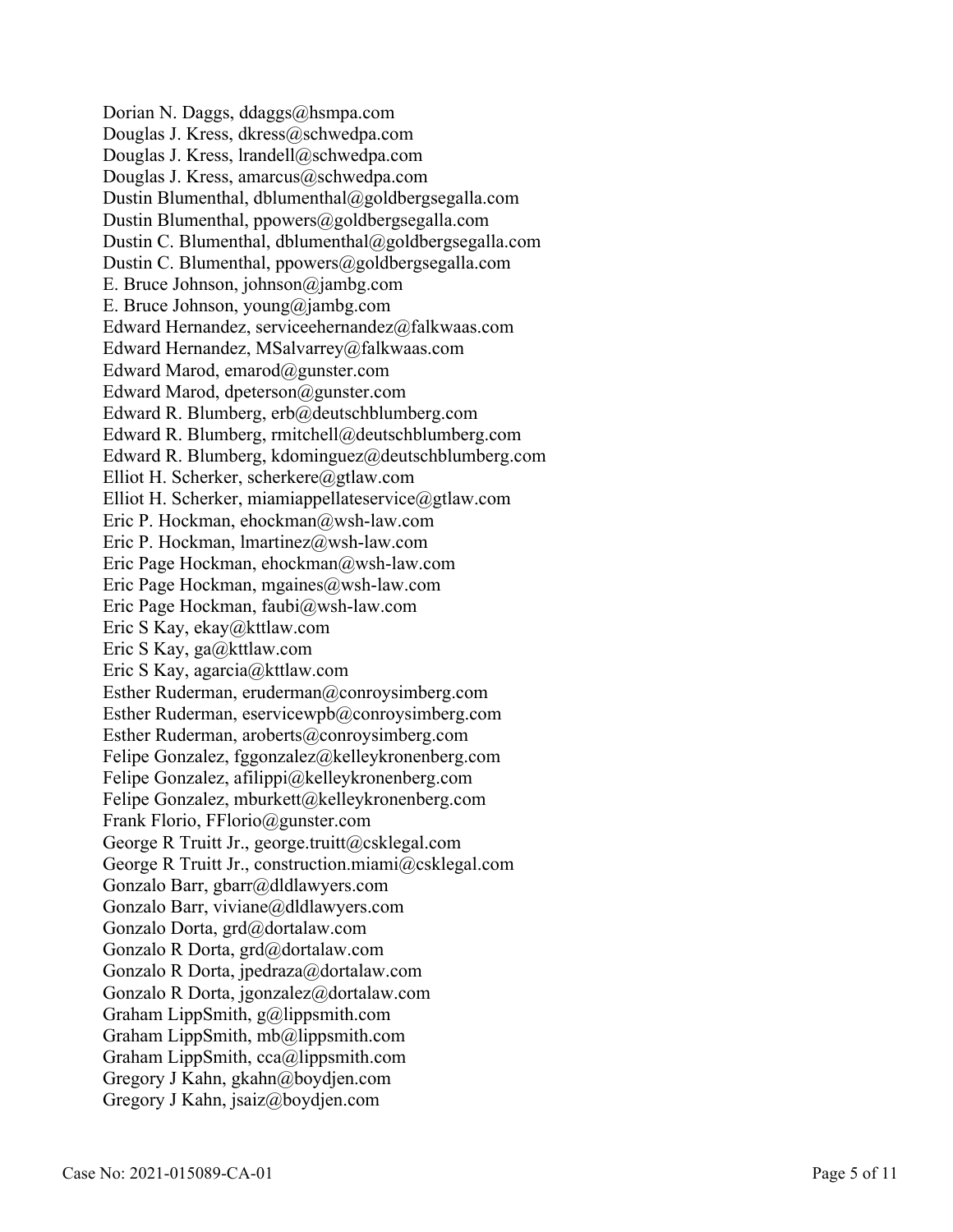Gregory J Kahn, mkruemmel@boydjen.com H. Clay Roberts, gloria@robertspa.com H. Clay Roberts, roberts@robertspa.com H. Clay Roberts, jennifer@robertspa.com Hali E Marsocci, Hali@RomanoLawGroup.com Hali E Marsocci, Becky@RomanoLawGroup.com Hali E Marsocci, Service@RomanoLawGroup.com Harley S. Tropin Esq., hst@kttlaw.com Harley S. Tropin Esq., sf@kttlaw.com Harley Tropin, hst@kttlaw.com Harold J. Lang, III, hlang@wwhgd.com Harold J. Lang, III, hjohnson@wwhgd.com Harold J. Lang, III, njordahl@wwhgd.com Harold Lang III, hlang@wwhgd.com Harold Lang III, dmallqui@wwhgd.com Henry Lawrence Perry, lperry@perry-young.com Henry Lawrence Perry, frichard@perry-young.com Henry N. Wixon, henry.wixon@nist.gov Houston S. Park III, parkh@kleinpark.com Houston S. Park III, harriss@kleinpark.com Howard Kraft Pita, spita@pwdlawfirm.com Howard Kraft Pita, lalvarez@pwdlawfirm.com Howard Kraft Pita, pitaservice@pwdlawfirm.com Howard M Bushman, howard@moskowitz-law.com Howard M Bushman, dione@moskowitz-law.com Ira L Libanoff, ilibanoff@flblawyers.com Ira L Libanoff, jfrometa@flblawyers.com JOHN H RUIZ, jruiz@msprecoverylawfirm.com JOHN H RUIZ, serve@msprecoverylawfirm.com JOHN H RUIZ, jruiz@msprecovery.com Janel C. Diamond, jdiamond@gunster.com Javier A. Lopez Esq., jal@kttlaw.com Javier A. Lopez Esq., ya@kttlaw.com Javier A. Lopez Esq., fsr@kttlaw.com Javier Zapata, jzapata@miamidade.gov Jeffrey Lee Newsome II, jeffrey.newsome@phelps.com Jeffrey Lee Newsome II, samantha.powell@phelps.com Jeffrey Michael Cohen, jmcohen@carltonfields.com Jeffrey Michael Cohen, schacon@carltonfields.com Jeffrey Michael Cohen, miaecf@cfdom.net Jennifer Glasser, kelly.connolly@akerman.com Jennifer Glasser, joan.davis@akerman.com Jennifer Glasser, jennifer.glasser@akerman.com Jennifer Glasser, kelly.connolly@akerman.com Jennifer Glasser, kim.stathopulos@akerman.com Jillian M Askren, askrenj@gtlaw.com Jillian M Askren, thomasm@gtlaw.com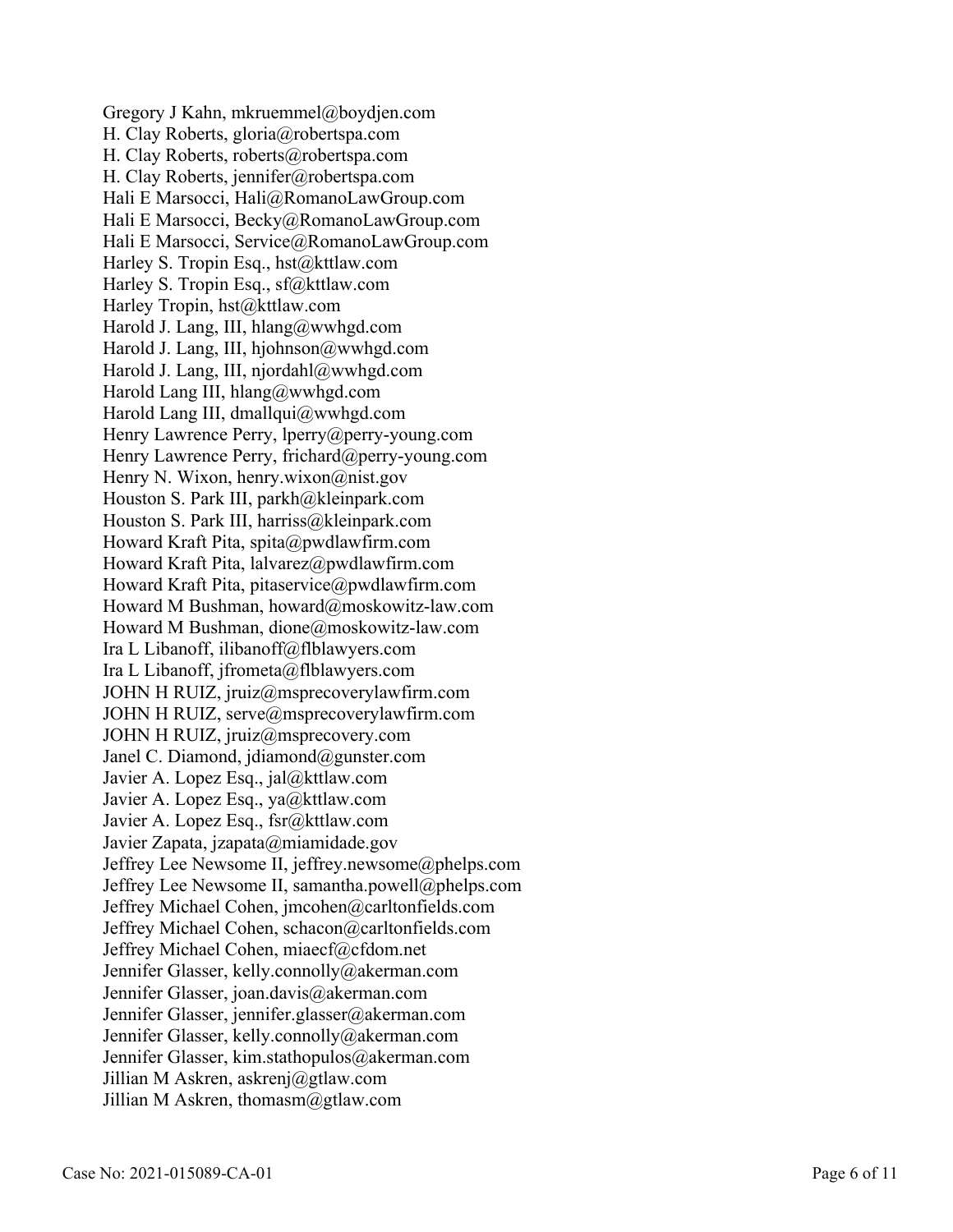Joel L McNabney, jmcnabney@rc.com Joel L McNabney, akatz@rc.com Joel L McNabney, kgratia@rc.com John B. Morgan, jmorgan@forthepeople.com John B. Morgan, kmitnik@forthepeople.com John B. Morgan, andrew@forthepeople.com John Davis, jdavis@slackdavis.com John H. Ruiz, jruiz@msprecoverylawfirm.com John H. Ruiz, serve@msprecoverylawfirm.com John H. Ruiz, afernandez@msprecoverylawfirm.com John Romano, John@RomanoLawGroup.com John Scarola, scarolateam@searcylaw.com John Scarola, mmccann@searcylaw.com John Scarola, scarolateam@searcylaw.com Jonathan E Kanov, jekanov@mdwcg.com Jonathan E Kanov, kafriday@mdwcg.com Jordi Guso, jguso@bergersingerman.com Jordi Guso, drt@bergersingerman.com Jordi Guso, fsellers@bergersingerman.com Jorge A Calil Esq., jorge@jcalillaw.com Jorge A Calil Esq., jeannie.calillaw@gmail.com Jorge L. Piedra, jpiedra@kttlaw.com Jorge L. Piedra, ga@kttlaw.com Jorge Silva, jsilva@silvasilva.com Jorge Silva, csilva@silvasilva.com Jorge Silva, hsoto@silvasilva.com Joseph H. Serota, jserota@wsh-law.com Joseph H. Serota, lmartinez@wsh-law.com Joseph M. Kaye, joseph@moskowitz-law.com Joseph M. Kaye, dione@moskowitz-law.com Josh M Rubens, jrubens@klugerkaplan.com Josh M Rubens, cfernandez@klugerkaplan.com Josh M Rubens, probate@klugerkaplan.com Joshua D Fuller, jfuller@fullerlawyers.com Joshua D Fuller, lposch@fullerlawyers.com Joshua Talcovitz, TalcovitzJ@kleinpark.com Jourdan Leslie Weltman, jw0326@universalproperty.com Jourdan Leslie Weltman, subrogationservice@universalproperty.com Jourdan Leslie Weltman, vm1217@universalproperty.com Judd G. Rosen, pleadings@goldbergandrosen.com Judd G. Rosen, jgrsecy@goldbergandrosen.com Julia Holden-Davis, JHoldenDavis@gunster.com Julia Holden-Davis, dholland@gunster.com Julian S. Geraci Esq., jgeraci@pbcgov.org Julian S. Geraci Esq., aairey@pbcgov.org Karen B Parker, kparker@kbparkerlaw.com Karen B Parker, ebacker@kbparkerlaw.com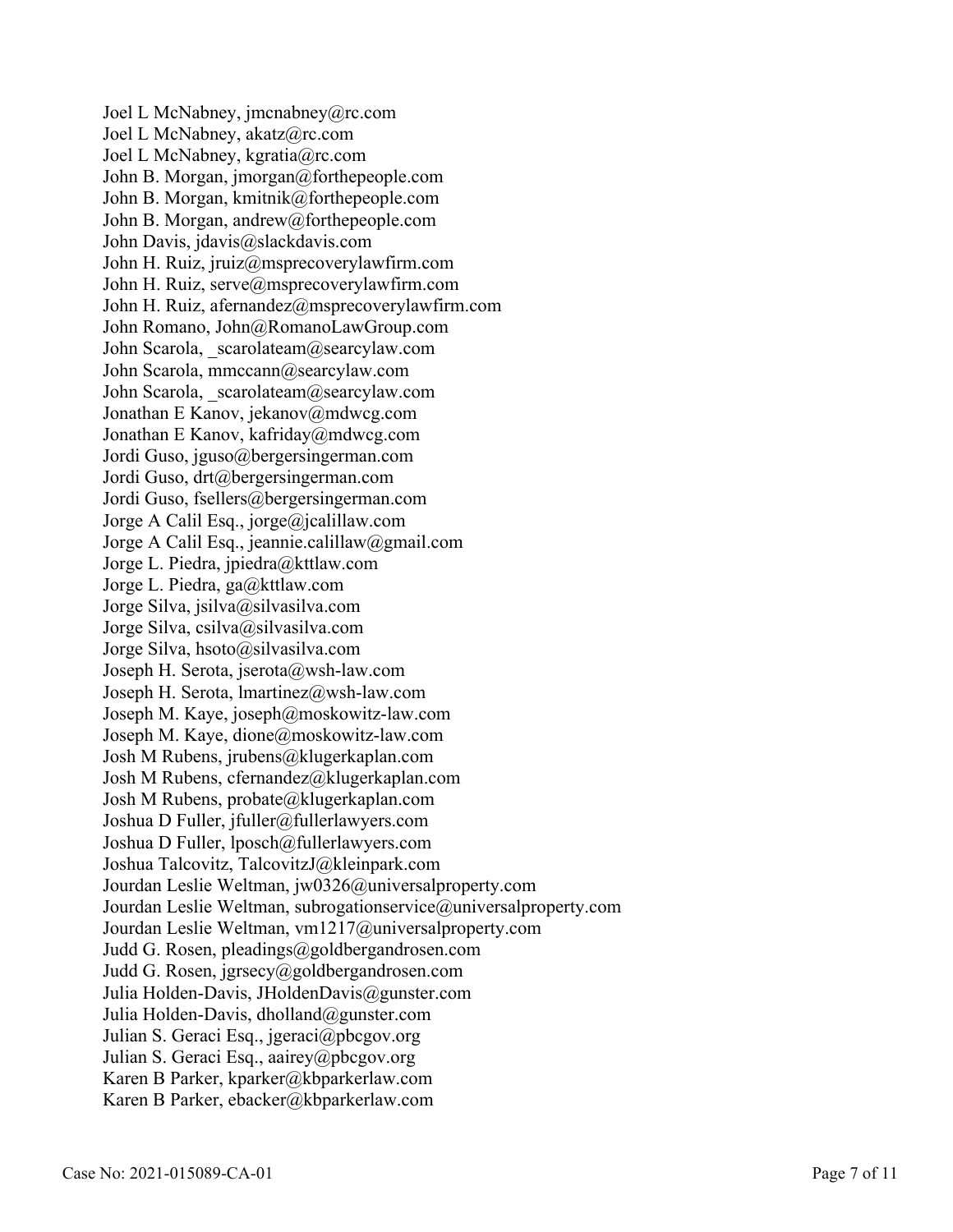Kenneth R Drake, kendrake@dldlawyers.com Kenneth R Drake, viviane@dldlawyers.com Kerry L. Burns, kburns@bergersingerman.com Kerry L. Burns, efile@bergersingerman.com Kimberly C. Hirschman, khirschman@therhlawfirm.com Kimberly C. Hirschman, nramos@therhlawfirm.com Laritza Orozco, Orozcol@kleinpark.com Laura Adams, lauraadams@miamisao.com Lauren E. Morse, laurenm@miamidade.gov Lauren E. Morse, olga1@miamidade.gov Lauren E. Morse, hern@miamidade.gov Lauren Morse, lauren.morse@miamidade.gov Lewis N Jack Jr., LNJ@florida-attorneys.com Lewis N Jack Jr., cmf@florida-attorneys.com Luis Eduardo Suarez, lsuarez@hsmpa.com Luis Eduardo Suarez, filings@hsmpa.com Manual Arteaga-Gomez, aag@grossmanroth.com Marc J. Gottlieb, marc.gottlieb@akerman.com Marc J. Gottlieb, joyce.gutierrez@akerman.com Marc J. Gottlieb, Esq., marc.gottlieb@akerman.com Marc J. Gottlieb, Esq., joyce.gutierrez@akerman.com Marcos Guerrero, mguerrero@rlattorneys.com Maria Corghi, mcorghi@silvasilva.com Maria Corghi, mcorghi@silvasilva.com Mark A Boyle, Eservice@Insurance-Counsel.com Mark A Boyle, MBoyle@Insurance-Counsel.com Mark A Boyle, InsuranceCounsel2050@gmail.com Mark G. Dicowden, eservice@dicowdenlaw.com Mark G. Dicowden, service@dicowdenlaw.com Mark G. Dicowden, mgd@dicowdenlaw.com Mark J. Heise, mheise@hsmpa.com Mark J. Sullivan, sullivanm@kleinpark.com Mark J. Sullivan, piersonj@kleinpark.com Mark J. Sullivan, montanem@kleinpark.com Mark R. Antonelli, mantonelli@gaebemullen.com Mark R. Antonelli, cgreer@gaebemullen.com Mark R. Antonelli, lbeggs@gaebemullen.com Matthew Wildner, mjwildner@mdwcg.com Matthew Wildner, kafriday@mdwcg.com Max Cory Rudolf, max.rudolf@akerman.com Max Cory Rudolf, thelma.white@akerman.com Meghan C Moore Moore, meghan.moore@flastergreenberg.com Meghan C Moore Moore, betty.plasencia@flastergreenberg.com Michael A. Hornreich, mhornreich@wwhgd.com Michael A. Hornreich, jmackdanz@wwhgd.com Michael Caballero, mcaballero@hsmpa.com Michael F. Suarez, MFS-KD@kubickidraper.com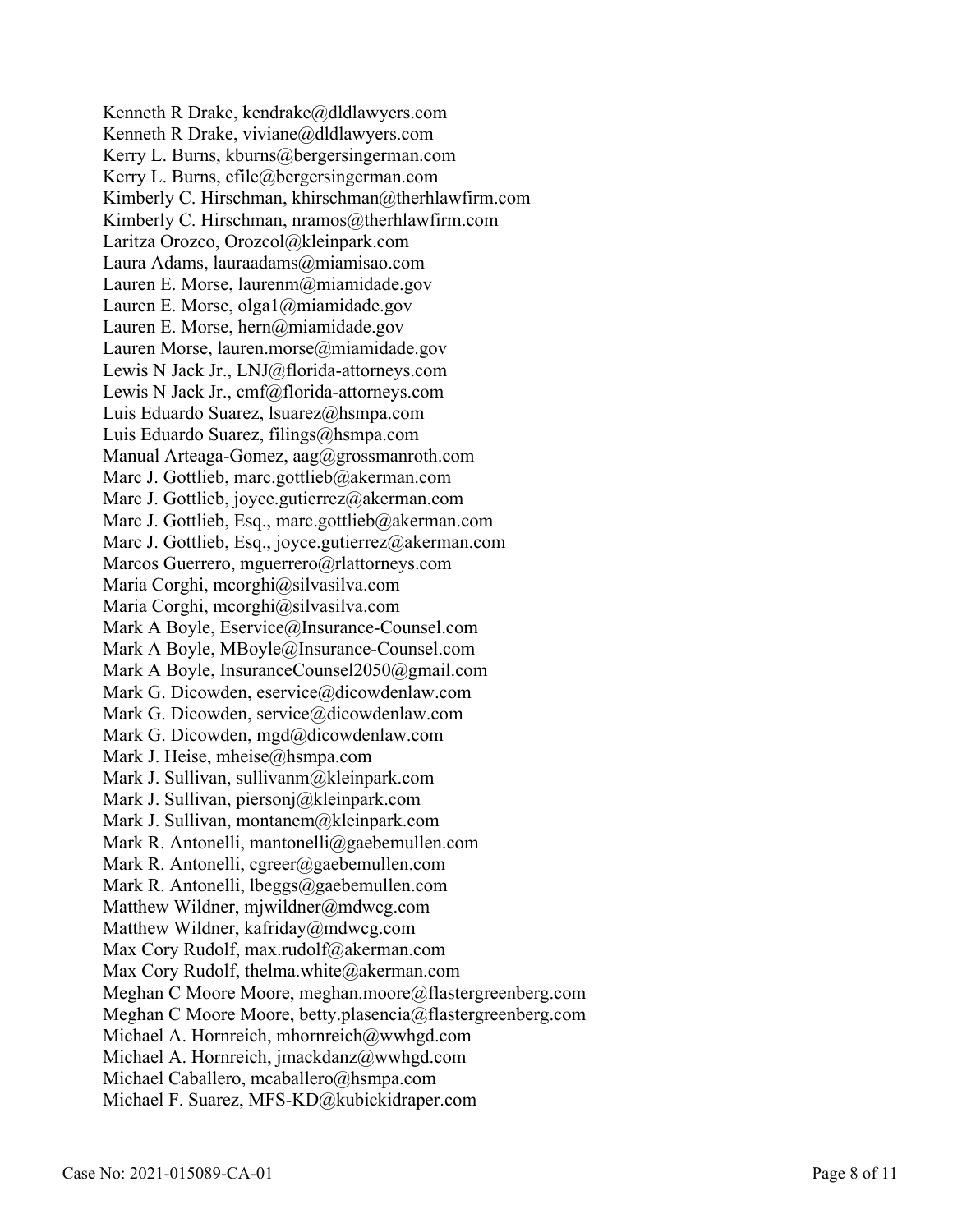Michael F. Suarez, mfs@kubickidraper.com Michael I. Goldberg, michael.goldberg@akerman.com Michael I. Goldberg, charlene.cerda@akerman.com Michael I. Goldberg, kimberly.smiley@akerman.com Michael J Thomas, thomasmic@gtlaw.com Michael J Thomas, cordovam@gtlaw.com Michael J Thomas, flservice@gtlaw.com Michael S Hooker, michael.hooker@phelps.com Michael S Hooker, guy.mcconnell@phelps.com Michael S Hooker, renee.hogue@phelps.com Mitchel Chusid, mchusid@ritterchusid.com Mitchel Chusid, ifeliciano@ritterchusid.com Mitchel Chusid, ifeliciano@ritterchusid.com Mustafa Hasan Dandashly, pleadings@goldbergandrosen.com Mustafa Hasan Dandashly, mdandashly@goldbergandrosen.com Mustafa Hasan Dandashly, evelyn@goldbergandrosen.com Oscar E. Marrero, oem@marrerolegal.com Patricia Melville, pmelville@hsmpa.com Paul A. Avron, pavron@bergersingerman.com Paul J. Schwiep, pschwiep@coffeyburlington.com Paul J. Schwiep, yvb@coffeyburlington.com Paul J. Schwiep, service@coffeyburlington.com Paul Jon Layne, playne@silvasilva.com Paul Jon Layne, mromera@silvasilva.com Paul Jon Layne, vramos@silvasilva.com Paul S Singerman, singerman@bergersingerman.com Paul S Singerman, asanchez@bergersingerman.com Paul S Singerman, efile@bergersingerman.com Paul Steven Labiner, Brandon@PIALawCenter.com Rachel Charys John, rjohn@zdlaw.com Rachel Charys John, rjohn@zdlaw.com Rachel Charys John, rjohn@zdlaw.com Rachel W. Furst, rwf@grossmanroth.com Rachel Wagner Furst, rwf@grossmanroth.com Ralph George Patino, service@patinolaw.com Ralph George Patino, rpatino@patinolaw.com Ralph George Patino, cluna@patinolaw.com Rami Shmuely, pleadings@cmslawgroup.com Rami Shmuely, rshmuely@cmslawgroup.com Randy M Weber, rmweber@pwdlawfirm.com Randy M Weber, ngarcia@pwdlawfirm.com Ricardo Manoel Martinez-Cid, rmcid@podhurst.com Ricardo Manoel Martinez-Cid, RMCTeam@podhurst.com Ricardo Manoel Martinez-Cid, lbarrington@podhurst.com Robert J Squire, rsquire@rlattorneys.com Robert J Squire, pcarvajal@rlattorneys.com Robert J. Mongeluzzi, rmongeluzzi@smbb.com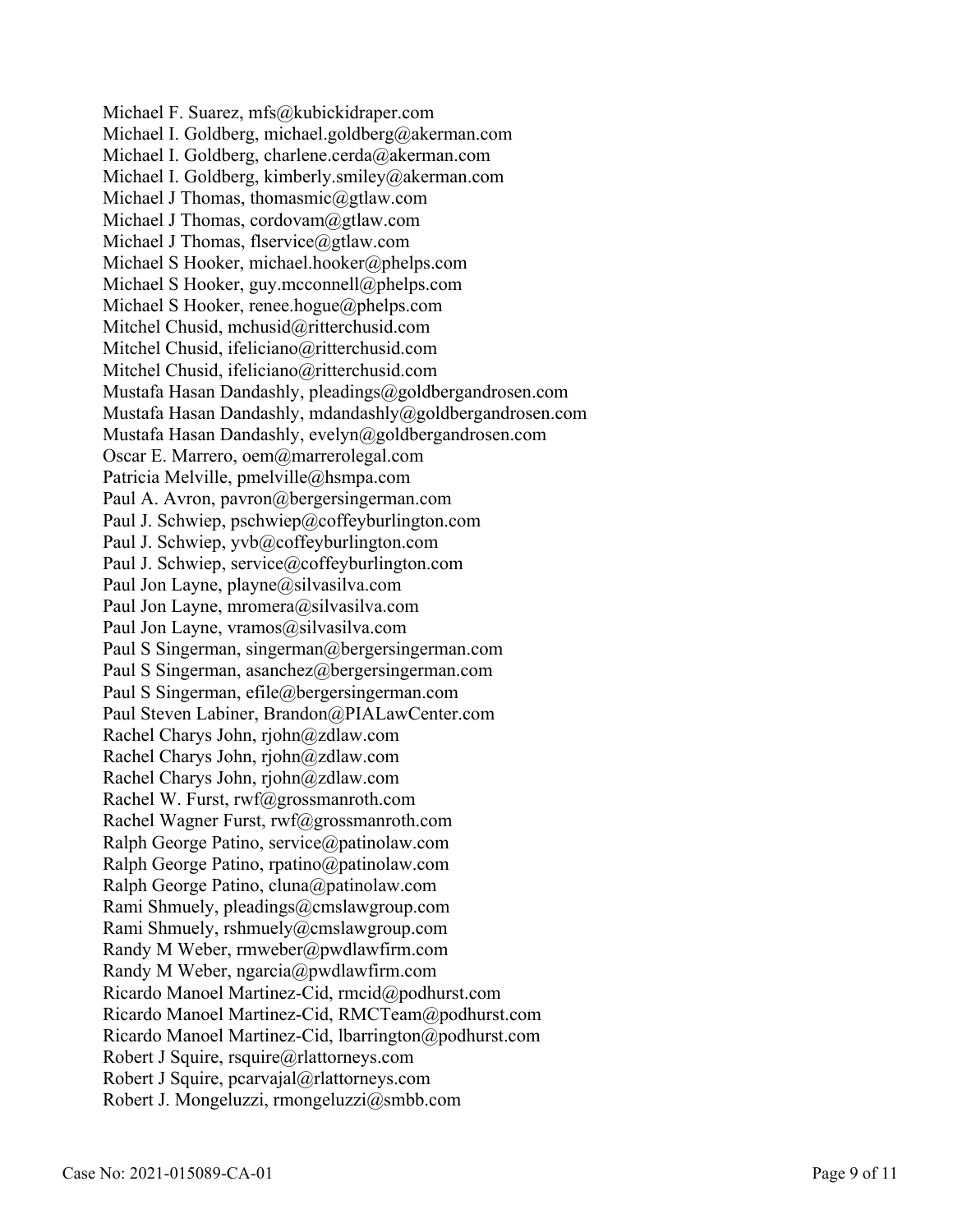Robert J. Mongeluzzi, jgoodman@smbb.com Robert J. Mongeluzzi, sdordick@smbb.com Robert L Switkes, Rswitkes@switkeslaw.com Robert L Switkes, paralegal@switkeslaw.com Robert L Switkes, bzappala@switkeslaw.com Robert M Klein, kleinr@kleinpark.com Robert M Klein, piersonj@kleinpark.com Robert M Klein, carrillom@kleinpark.com Rosalyn Lax, rlax@hsmpa.com Ross D. Ginsberg, rginsberg@wwhgd.com Ross D. Ginsberg, dmallqui@wwhgd.com Ruben Honik, ruben@honiklaw.com Ryan A Waton, rwaton@zdlaw.com Ryan J. Yaffa, rjy@grossmanroth.com Ryan M. Charlson, ryan.charlson@csklegal.com Ryan M. Charlson, nicole.kaufman@csklegal.com Ryan Thomas Hopper, hopperr@gtlaw.com Ryan Thomas Hopper, ryan.t.hopper@gmail.com Ryan Thomas Hopper, thomasm@gtlaw.com STEVEN JEFFREY BRODIE, sbrodie@carltonfields.com STEVEN JEFFREY BRODIE, ldelpino@carltonfields.com Sarah Jayne Cohen, sarah.cohen@hoganlovells.com Sarah Jayne Cohen, beth.moon@hoganlovells.com Sarah Jayne Cohen, miamidocketing@hoganlovells.com Scott Andrew Hiaasen, shiaasen@coffeyburlington.com Scott Andrew Hiaasen, lperez@coffeyburlington.com Scott Andrew Hiaasen, service@coffeyburlington.com Scott D. Rembold, srembold@therhlawfirm.com Scott D. Rembold, courtdocs@therhlawfirm.com Sergio L Mendez, sergio@mendezandmendezlaw.com Sergio L Mendez, service@mendezandmendezlaw.com Seth M Lehrman, staff.efile@epllc.com Seth M Lehrman, seth@epllc.com Seth M Lehrman, iris@epllc.com Seth M Schimmel, seth.schimmel@phelps.com Seth M Schimmel, yolanda.vazquez@phelps.com Seth M Schimmel, nicole.marsade@phelps.com Shannon Lyn Nunez del Prado, sdelprado@pwdlawfirm.com Stuart Z Grossman, szg@grossmanroth.com Stuart Z Grossman, lka@grossmanroth.com Suzanne Mary Valles, suzanne.valles@lawbhs.com Suzanne Mary Valles, francis.diaz@lawbhs.com Tal J Lifshitz, tjl@kttlaw.com Tal J Lifshitz, ya@kttlaw.com Tal J Lifshitz, fsr@kttlaw.com Tal J. Lifshitz, tjl@kttlaw.com Tal J. Lifshitz, ya@kttlaw.com